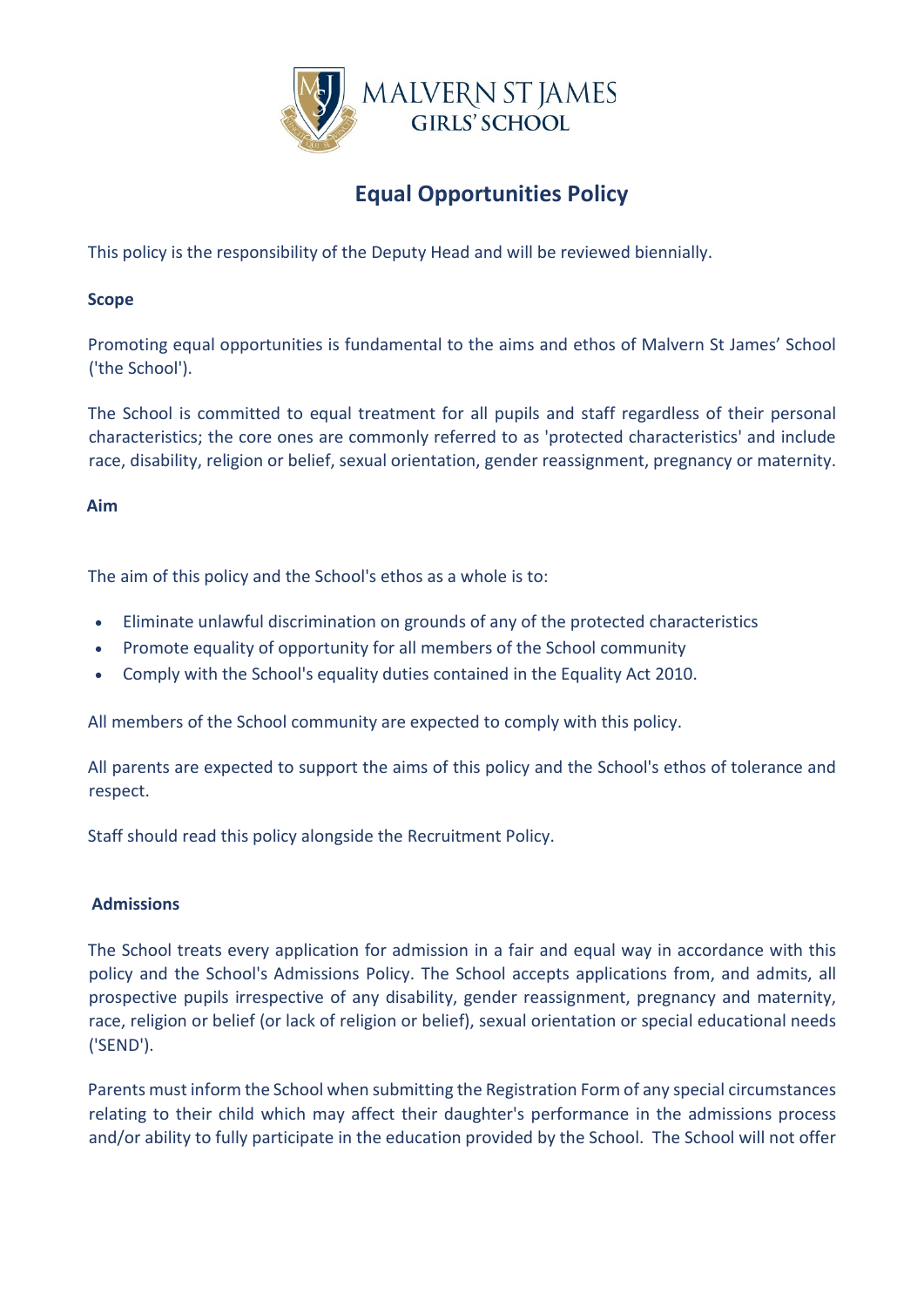a place to a child with disabilities or specific needs if, after reasonable adjustments have been considered, the School cannot adequately cater for or meet their requirements.

Bursaries are means tested awards offered to those who meet the School's admission criteria but may otherwise be unable to attend the School due to financial hardship. Details of our provision for bursaries can be found on our website or through the Admissions staff.

# **Malvern St James' commitment to Equal Opportunities**

The School affords all pupils access to educational provision including all benefits, services and facilities, irrespective of any protected characteristic (subject to our reasonable adjustments duty and considerations of safety and welfare). The School will not discriminate against a pupil on the grounds of any protected characteristic by excluding them or subjecting them to any other detriment. The School's Equality and Diversity Strategy is detailed in Appendix 1 and the Diversity Champion's job description is detailed in Appendix 2.

The School will:

- Treat all members of the School community with respect and dignity and seek to provide a positive working and learning environment free from discrimination, bullying and harassment
- Endeavour to meet the needs of all pupils and staff and ensure that there is no unlawful discrimination on the grounds of any protected characteristics
- Ensure that pupils with English as an additional language and pupils with an Education Health Care Plan receive necessary educational and welfare support
- Monitor the admission and progress of pupils from different backgrounds
- Challenge inappropriate discriminatory behaviour by pupils and staff
- Offer all pupils access to all areas of the curriculum and a full range of extra-curricular activities
- Work with parents and external agencies where appropriate to combat and prevent discrimination in School
- Ensure that it reviews, monitors and evaluates the effectiveness of inclusive policies and practices
- Use the curriculum, assemblies and PSHEEC to:
	- $\circ$  Promote tolerance of and respect for each other, paying particular regard to the protected characteristics set out in the Equality Act 2010 preparing girls to live and work in a multi-ethnic society.
	- o Promote positive images and role models to avoid prejudice and raise awareness of related issues.

The School recognises that discrimination may be direct, indirect, or arising from disability whether or not it was intentional. Harassment and bullying in all its forms is unacceptable and will be dealt with in accordance with the School's Behaviour & Code of Conduct and Anti-bullying policies.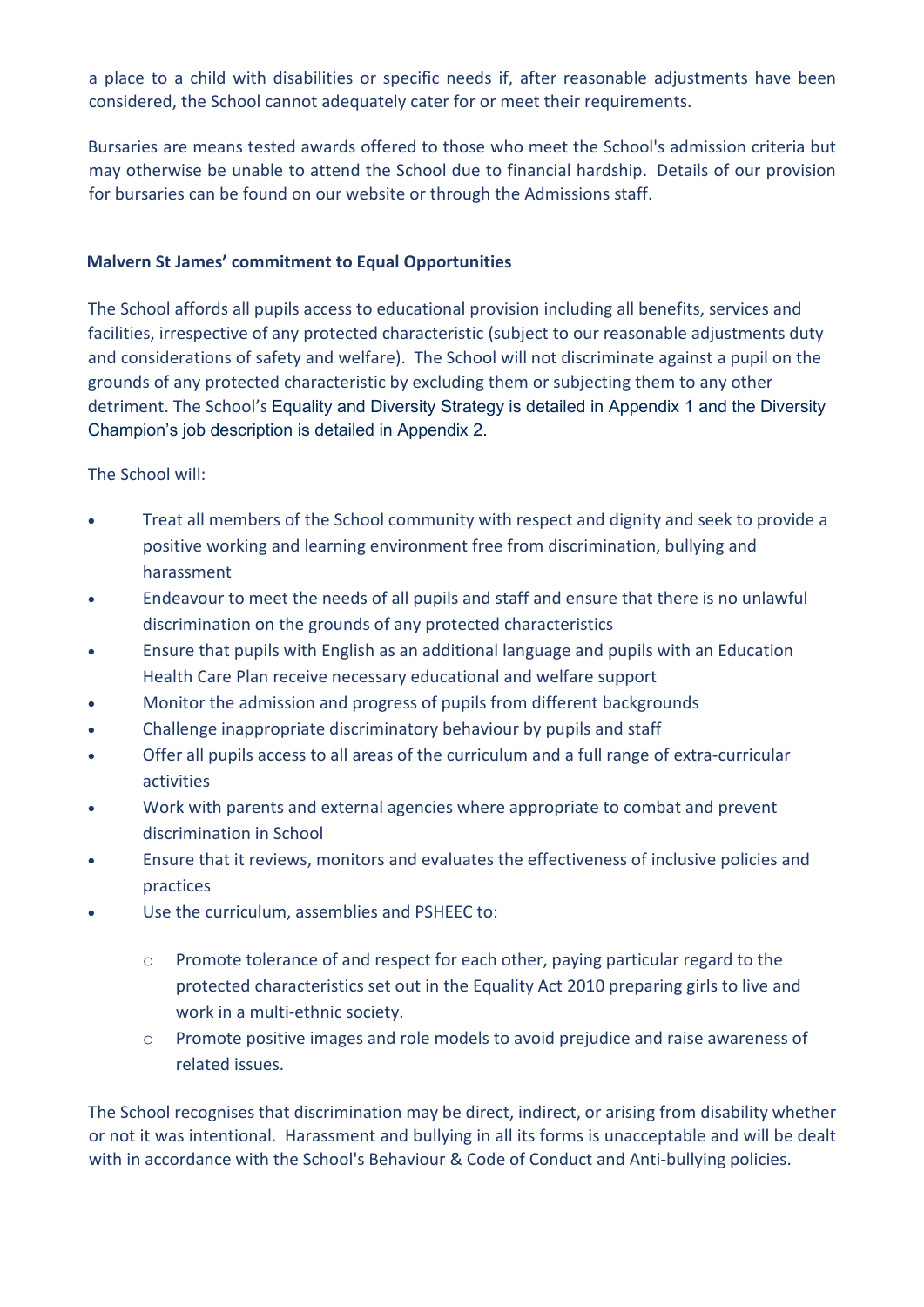#### **Religious belief**

Although the School's religious ethos is based on Christian values and tradition, the School is inclusive and welcomes and respects the rights and freedoms of individuals from other religions and faiths (or with no religion or faith) subject to considerations of safety and welfare and the rights and freedoms of other members of the School community.

The Governing body ('The Council'), through the Senior Leadership Team (SLT), actively promotes the fundamental British values of democracy, the rule of law, individual liberty and mutual respect and tolerance of those with different faiths and beliefs.

## **Requests for variation in the school uniform**

All pupils are required to wear a uniform until the end of Year 11, and a strict "business dress" code operates for Years 12 and 13. The Headmistress will consider requests from parents and pupils for variations in the uniform for reasons related to disability, gender reassignment and/or on religious grounds provided they are consistent with the School's policy on health and safety and it is reasonable in all the circumstances including in light of the School's obligations under the Equality Act 2010.

# **Reasonable adjustments for staff and pupils with disability or special needs**

The School has an ongoing duty to make reasonable adjustments for staff and pupils with a disability or special needs to ensure they do not suffer a substantial disadvantage in comparison with other staff or pupils.

Where the School is required to consider its reasonable adjustments duty, it will consult with parents or the member of staff about what reasonable adjustments, if any, the School is able to make to avoid them being put at a substantial disadvantage. The School will carefully consider any proposals for auxiliary aids and services in light of their disability and the resources available to the School. Further information on the School's reasonable adjustments duty can be found in the SEND Policy.

The School has an Accessibility Plan in place which can be found on the School website and a hard copy can be made available upon request. This sets out the School's plan to increase the extent to which disabled pupils can participate in the School's curriculum; improve the physical environment of the School for the purpose of increasing the extent to which disabled pupils are able to take advantage of education and benefits, facilities or services provided or offered by the School; and improve the delivery to disabled pupils of information which is readily accessible to pupils who are not disabled.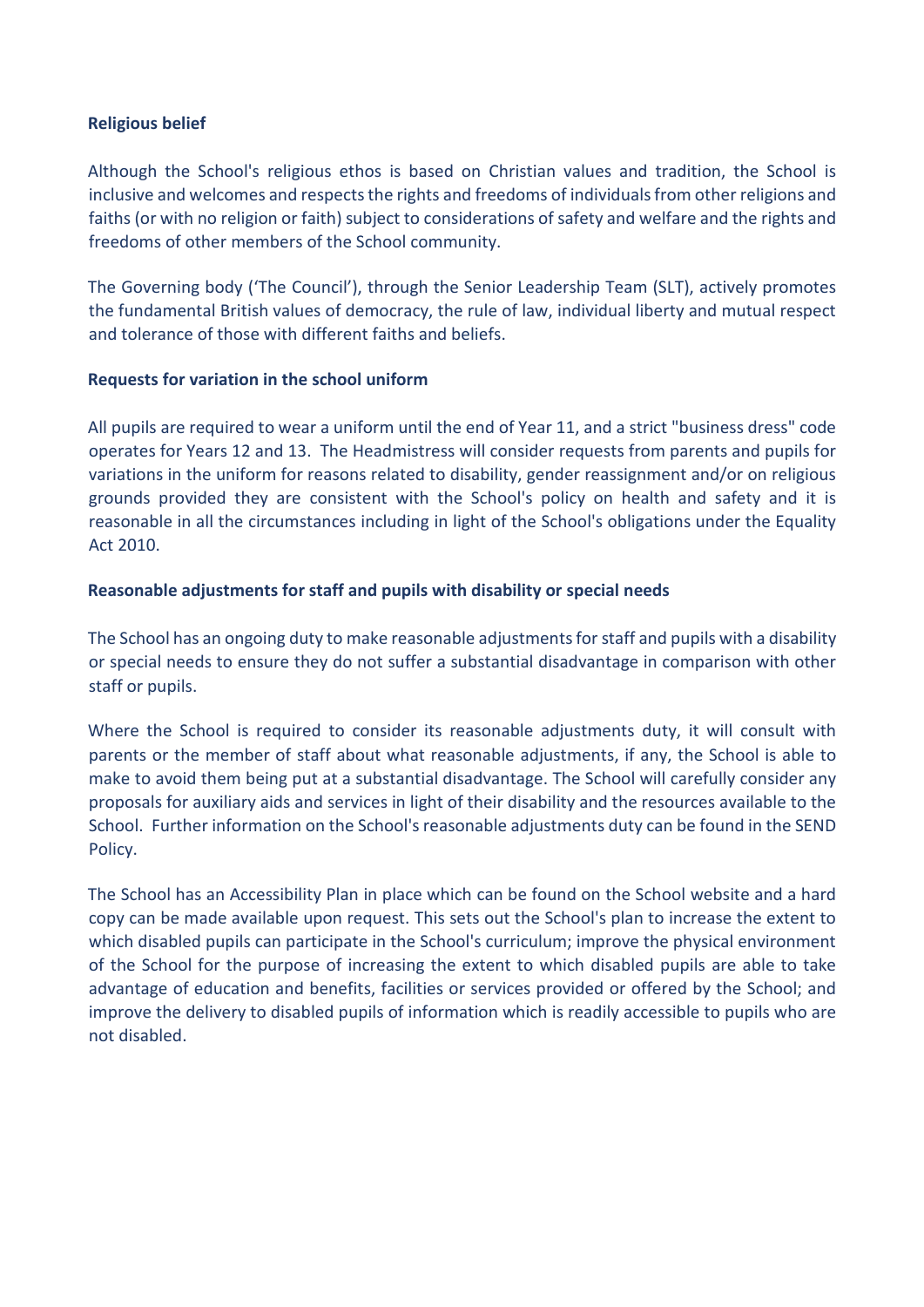#### **Monitoring and Review**

The Headmistress along with members of the Senior Leadership Team and the Diversity and Inclusion Champion regularly monitors and reviews the effectiveness of this policy and reports to Council on the policy's effectiveness in practice.

The School Council is responsible for promoting, monitoring and maintaining the implementation of this Policy and relies on the following to ensure that this is done:

The School Council will monitor the implementation of the Policy regularly and review annually to ensure that it does not disadvantage any particular section of the community.

Any incidents or concerns about equality of opportunity and racial equality should be reported to the Chair of the Council Governance and Legal Committee on a termly basis.

#### **MSJ Equality, Inclusion and Diversity Champion**

Malvern St James Girls' School is committed to fostering a thirst for knowledge and a real commitment to learning. Students are shown what it means to take responsibility; they are encouraged to develop a strong moral code with the ability to make informed judgements about what is right and wrong. Central to our ethos is the importance of caring for others and teaching pupils social, physical and practical life-skills. We define diversity as valuing everyone as an individual – whether pupil, staff member or a member of the wider MSJ community. Harnessing these differences creates a productive environment in which everybody feels valued, their talents are fully utilised, and organisational and personal goals are met. We are advocates of equality and recognise that inclusion of all minority groups is vital if we are to ensure the wellbeing of each and every member of the MSJ family.

The Equality and Diversity Champion is a new role at Malvern St James. It is unpaid and will appeal to anyone with a passion for working towards equality for all irrespective of age, disability, gender, race, religion and sexual orientation.

This person will:-

- be asked to provide signposting and a listening ear on equality and diversity matters, as well as potentially offering advice where he/she feels able to do so;
- be well organised and thoughtful about how they communicate. Key skills include; good listening skills, verbal and written communication skills, maturity, open mindedness, confidence, patience, negotiation skills;
- be able to work with other members of staff to contribute to improvement in teaching and learning across the curriculum, with high expectations of the pupils, themselves and their colleagues;
- be able to work with relevant members of the Sixth Form including

the Diversity Ambassador, supporting their interest and involvement in matters of Inclusion and Diversity and offering measured advice and encouragement as these pupils seek to lead their peers;

- show an ongoing interest in emerging legislation and news by consulting organisations such as the [Equality and Human Rights Commission \(EHRC\);](http://www.equalityhumanrights.com/)
- be involved in working with members of the Senior Leadership Team to develop strategy which is inclusive, diverse and mindful of the need for equal opportunity.